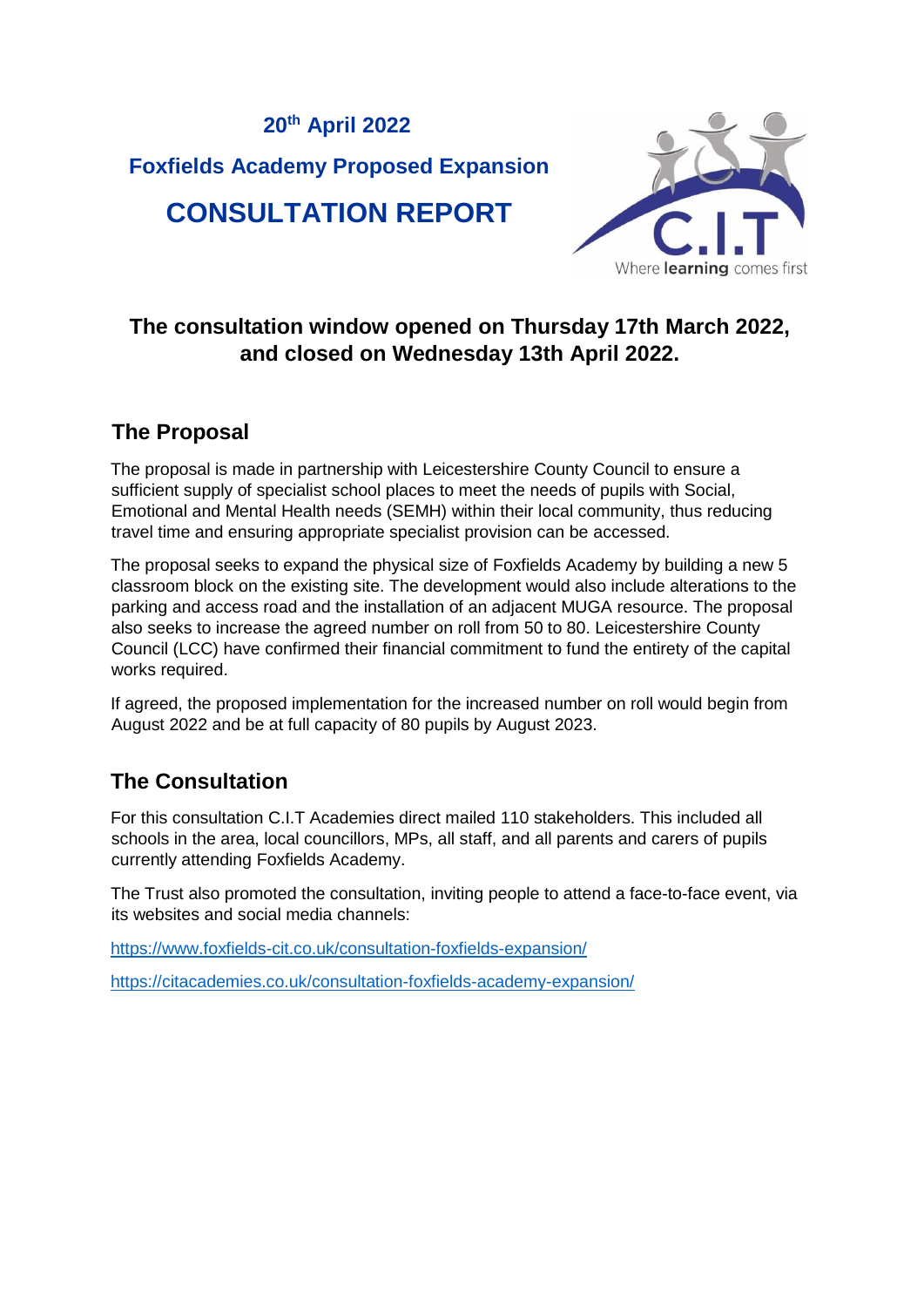

### **C.I.T asked the following question and welcomed comments:**

Having read the proposal at the introduction of this survey, please indicate your view by ticking ONE of the boxes below.

I am in favour of the proposal

I am against the proposal

I am neither for, nor against, the proposal

#### **Documentation used for consultation:**

[Event Presentation](https://www.foxfields-cit.co.uk/wp-content/uploads/2022/03/Foxfields-Expansion-Consult-Presentation.pdf)

[Event Q&A](https://www.foxfields-cit.co.uk/wp-content/uploads/2022/03/Foxfields-Consult-Event-QA-31.3.22.pdf)

[Letter to Stakeholders](https://www.foxfields-cit.co.uk/wp-content/uploads/2022/03/Foxfields-Expansion-Consult-Letter-to-Stakeholders-17.3.22.-2.pdf)

#### **Stakeholders were given the following opportunities to provide feedback:**

By emailing: jacki.bartram@citacademies.co.uk

By calling: 03300 585520

By completing a quick online form: [https://forms.office.com/pages/responsepage.aspx?id=IoM95ITEAkis5q9duGED0BS3YiW0](https://forms.office.com/pages/responsepage.aspx?id=IoM95ITEAkis5q9duGED0BS3YiW0KMFOjsEDubAHonhUODJMV1dVMlpSRU1CRlI0MzlFNzdYVFNBUy4u) [KMFOjsEDubAHonhUODJMV1dVMlpSRU1CRlI0MzlFNzdYVFNBUy4u](https://forms.office.com/pages/responsepage.aspx?id=IoM95ITEAkis5q9duGED0BS3YiW0KMFOjsEDubAHonhUODJMV1dVMlpSRU1CRlI0MzlFNzdYVFNBUy4u)

By post to either the school office: Jacki Bartram, Foxfields Academy, Hospital Lane, Blaby, Leicestershire, LE8 4FE, or to Jacki Bartram, C.I.T Academies, Poplar Farm School, Helmsley Road, Grantham, NG31 8XF.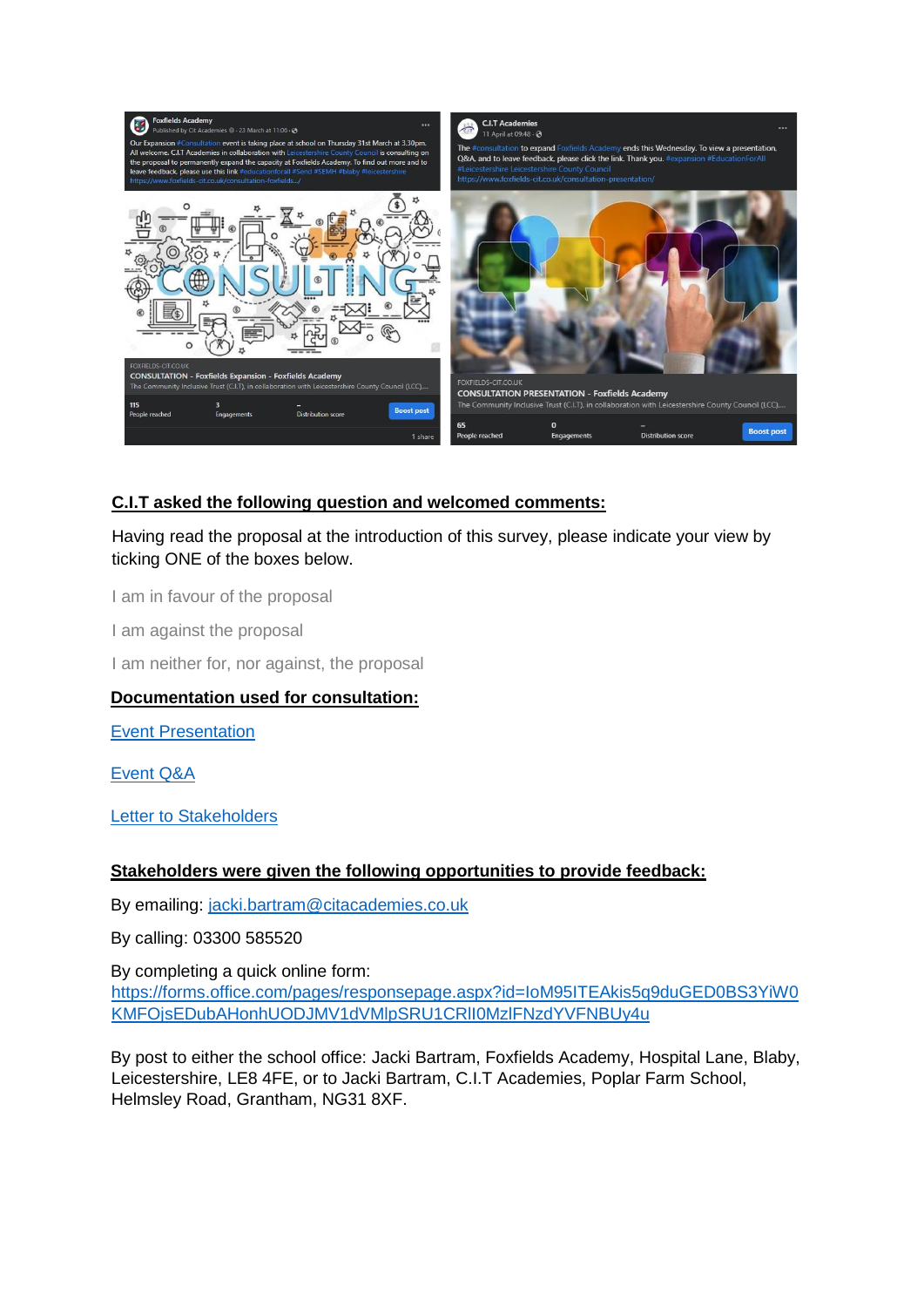### **The Feedback**

One member of the Local School Board attended the face-to-face event. The following questions were raised:

#### **Q1. When will this happen?**

**A1.** If agreed, the proposed implementation for the increased number on roll would begin from August 2022 and be at full capacity of 80 pupils by August 2023.

#### **Q2. What changes are planned for the parking area?**

**A2.** The planned changes are to have separate entrances for Foxfields Academy and the LCC Minibuses (who share the site). As you drive into the grounds, LCC's Minibus entrance will be immediately on the left, and the school's entrance would be further along (up to where the chicken coop currently sits).

#### **Q3. What staff changes will there be?**

**A3.** 30 new pupils would mean the employment of 4 new teachers and 8 new TA's.

#### **Q4. What will the build look like?**

**A4.** The new build is modular in design but will be finished off with a brick skin so that it aesthetically matches the original school building.

In total, C.I.T received 10 responses to the consultation. All in favour. Please see further detail below (detail has been removed for data protection purposes):

1. Please tell us in which capacity you are responding





4. Having read the proposal at the introduction of this survey, please indicate your view by ticking ONE of the boxes below



More Details